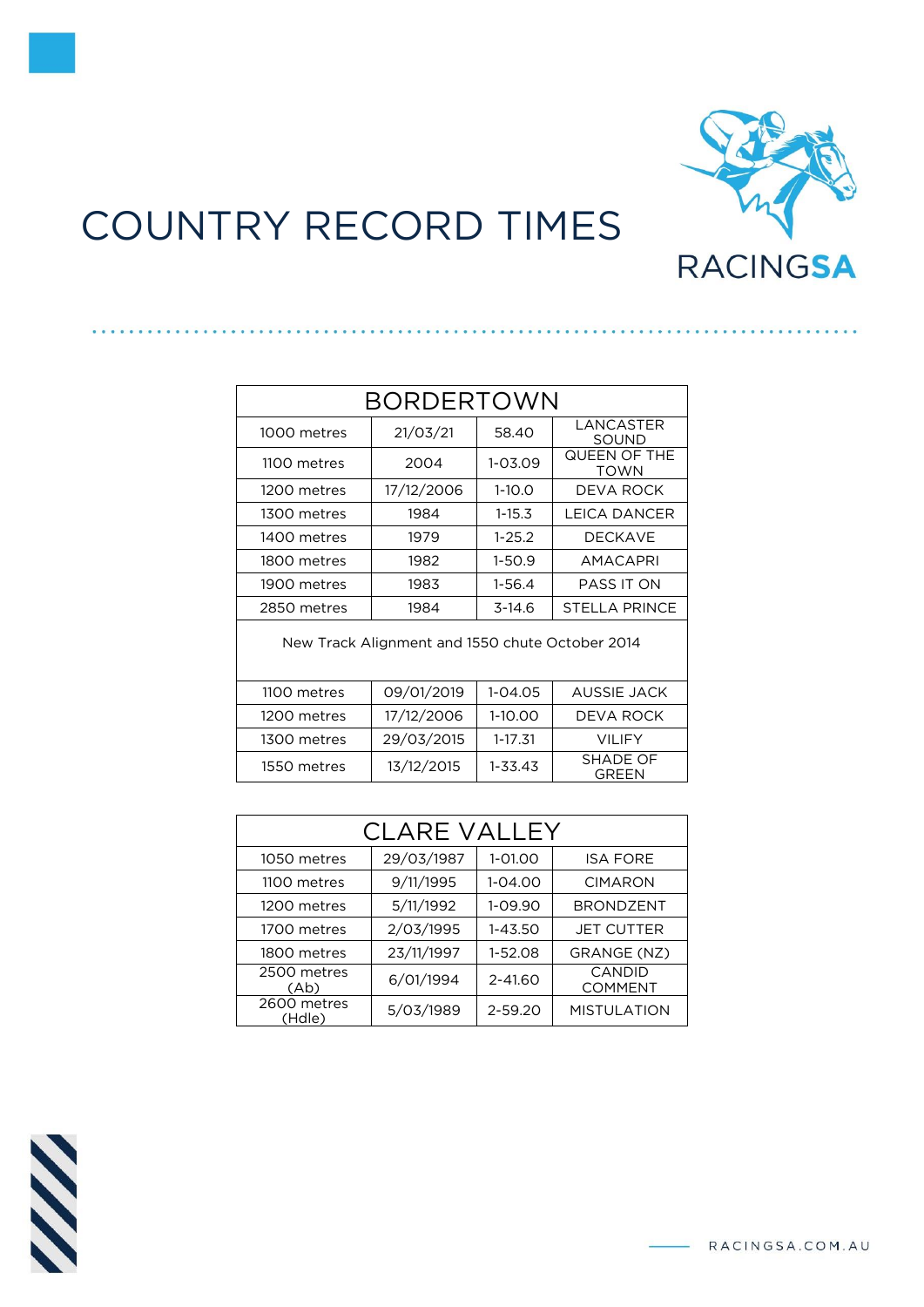| KANGAROO ISLAND |            |             |                                |  |
|-----------------|------------|-------------|--------------------------------|--|
| 1000 metres     | 25/01/2003 | 58          | <b>COSSACK LAW</b>             |  |
| 1008 metres     | 20/02/2020 | 58.62       | <b>NEED THE YEN</b>            |  |
| 1050 metres     | 19/02/2022 | 1-01.63     | <b>SMARTKAP</b>                |  |
| 1210 metres     | 17/02/2001 | $1-10.01$   | <b>EMPRESS</b><br><b>WALTZ</b> |  |
| 1390 metres     | 17/02/2012 | $1 - 23.46$ | EPOCHAL (NZ)                   |  |
| 1400 metres     | 20/02/1999 | $1 - 23.30$ | CAVALLI<br><b>VELOCI</b>       |  |
| 1750 metres     | 19/02/2004 | 1-46.80     | KID DAPPER                     |  |
| 1880 metres     | 26/02/2020 | $1 - 55.30$ | <b>DIAMONDS ARE</b>            |  |

| MINDARIE-HALIDON |      |             |                                  |
|------------------|------|-------------|----------------------------------|
| 1000 metres      | 1979 | 57.8        | OCEAN ROSE                       |
| 1100 metres      | 2001 | 1-05.00     | <b>DOUBLE</b><br>VOODOO          |
| 1200 metres      | 1997 | 1-10.16     | <b>SHANDON</b>                   |
| 1380 metres      | 2001 | $1 - 22.50$ | <b>CHADING</b>                   |
| 1600 metres      | 1977 | $1 - 43.20$ | <b>ANASTATIC</b>                 |
| 1700 metres      | 1995 | 1-45.65     | RULE OF LAW                      |
| 1800 metres      | 1991 | 1-51.80     | <b>NORTHERN</b><br><b>NIGHTS</b> |
|                  | 2001 |             | BRAVE<br><b>DECISION</b>         |
| 1950 metres      | 1988 | 2-00.00     | SMILING VIKING<br>(NZ)           |
| 2000 metres      | 1997 | $2 - 01.52$ | PITAPAT'S<br><b>PRIDE</b>        |

| NARACOORTE              |            |             |                                         |
|-------------------------|------------|-------------|-----------------------------------------|
| 1000 metres             | 19/01/1989 | 57.7        | <b>BOLD BINGO</b>                       |
| 1100 metres             | 29/12/2005 | 1-03.58     | <b>JESTER'S RULE</b><br>(NZ)            |
| 1200 metres             | 28/12/2008 | 1-09.97     | ZEDAWIND<br>(57.5)                      |
| 1400 metres             | 6/04/1978  | 1-23.20     | <b>HARTLYN</b>                          |
| 1430 metres             | 21/10/2012 | $1 - 24.32$ | FFFI ING<br><b>INVINCIBLE</b><br>(55.5) |
| 1600 metres             | 28/02/1979 | $1 - 37.20$ | <b>SUPFRART</b>                         |
| 1800 metres             | 13/02/1982 | 1-50.80     | AMACAPRI                                |
|                         | 25/02/1982 |             | <b>PERON</b>                            |
| 1900 metres             | 15/11/2000 | 1-56.97     | SOVIET RISING                           |
| 2000 metres             | 26/12/1981 | 2-00.80     | RANGER'S SON                            |
| 2400 metres<br>(Hurdle) | 26/02/1981 | 2-38.50     | OPERA CLOUD                             |
| 2800 metres<br>(Hurdle) | 16/05/1996 | 3-09.00     | <b>HAYDN'S GOLD</b>                     |
| 2830 metes              | 11/05/2018 | 3-15.92     | <b>TUNES</b>                            |
| 3100 metres<br>(Hurdle) | 26/03/1981 | 3-30.60     | <b>PRINCF</b><br>GALANTE                |
| 3160 metres             | 26/09/2021 | 3-25.68     | ZABEXTRA<br>(Jericho Heat)              |